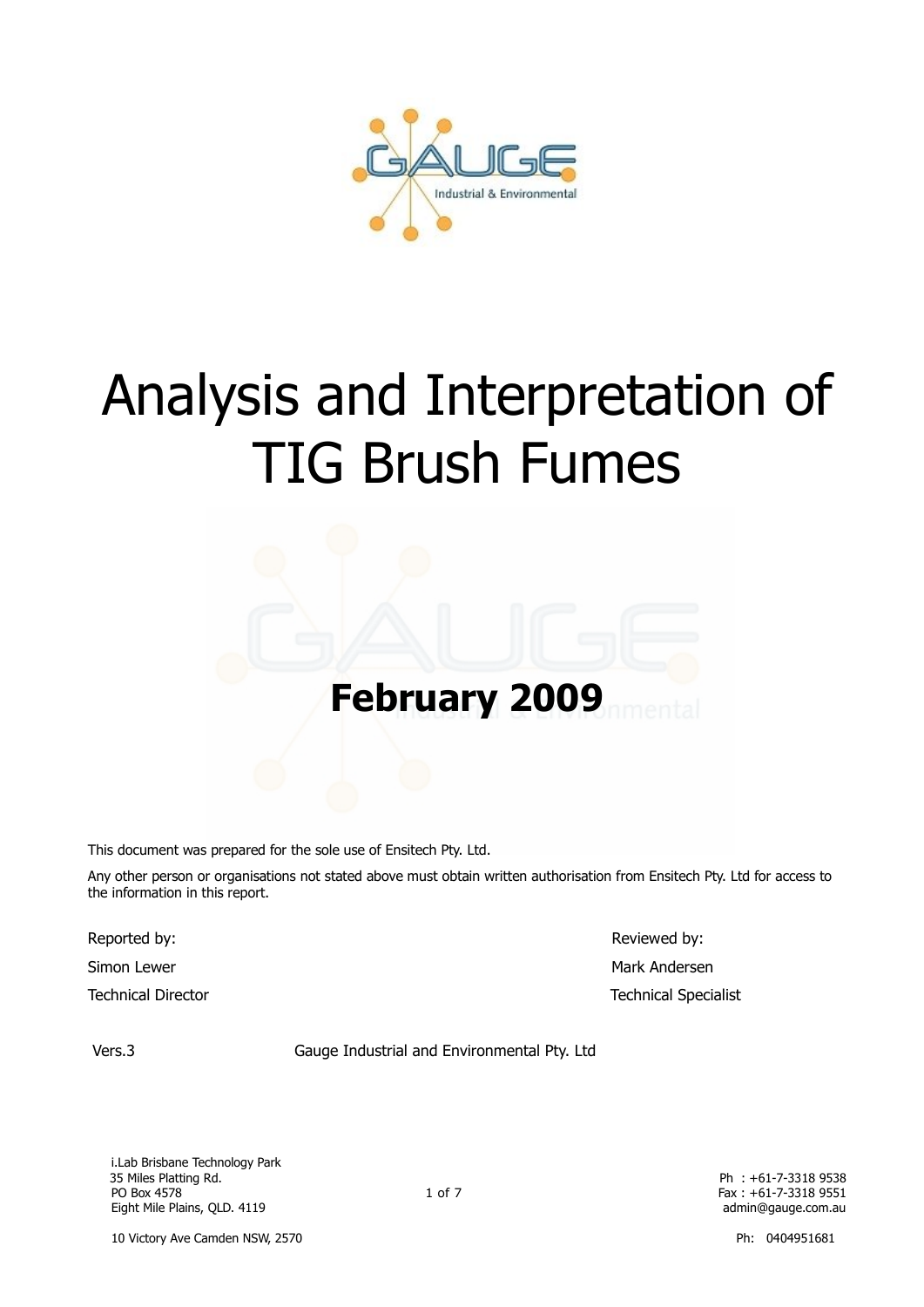# **Background**

The TIG Brush is a device which produces a low voltage, high current electrical output through a conductive brush which when used in conjunction with specific conductive liquids, removes iron based oxides from stainless steel TIG welds. The TIG Brush has safety and performance advantages over the traditional method of wiping the iron oxide stains with a pickling paste. Pickling paste is inherently hazardous to the operator and those surrounding due to its components hydrofluoric acid and nitric acid. This presents a severe toxic hazard in the vapour and contact form.

The most conductive liquid for the TIG Brush technique that provides the best oxide removal and leaves the metal surface with the most desirable appearance and profile is based on orthophosphoric acid. The developers and suppliers of the TIG Brush, Ensitech Pty Ltd., produce their own orthophosphoric acid solutions named TB-20 and TB-25.

When the TIG Brush is used in its recommended manner on stainless steel TIG welds with either TB-20 or TB-25, fumes are emitted from the contact area between the conductive brush containing the acid solution and the steel it contacts.

# **Study Aim**

As TIG Brush operators are inside arms length distance from the point where these fumes are generated, it is sensible to know what the fumes are comprised of and what risk they present to the operator and the surrounding work area. Once this risk is determined, appropriate personal protective equipment and/or ventilation can be matched.

### **Study Hypothesis**

There are three entities that can contribute to the fumes.

Entity 1: Stainless Steel Entity 2: TB-20 or TB-25 Solution Entity 3: TIG Brush fibres

Entity 1: Stainless Steel.

Stainless steel is commonly defined as a steel alloy with a minimum of 10% chromium content by mass. It is a solid comprised of a combination of elements including iron, chromium, nickel, carbon, manganese, silicon, phosphorus and sulphur. Stainless steel is produced in a variety of grades. The difference between grades is the ratio of elements in the steel. The variations in elemental ratios give the metal varying qualities such as corrosion resistance, temperature resistance, weldability, strength , etc.

The most common grades of stainless steel are 304 and 316. See below for their percentages of non-ferrous metals.

| <b>Stainless Steel</b><br><b>Grade</b> | $%$ Cr | %Ni        | %C   | $%$ Mn | %Si  | $%$ $\bf{P}$ | %S   |
|----------------------------------------|--------|------------|------|--------|------|--------------|------|
| 304                                    | 18-20  | $8 - 10.5$ | 0.08 | 2.0    | 0.75 | 0.045        | 0.03 |
| 316                                    | 16-18  | $10 - 14$  | 0.08 | 2.0    | 0.75 | 0.045        | 0.03 |

Iron makes up the remainder of each composition.

i.Lab Brisbane Technology Park<br>35 Miles Platting Rd. PO Box 4578 **Fax : +61-7-3318 9551 PO Box 4578 Fax : +61-7-3318 9551** Eight Mile Plains, QLD. 4119 **admin@gauge.com.au** admin@gauge.com.au admin@gauge.com.au

Ph: +61-7-3318 9538

10 Victory Ave Camden NSW, 2570 Ph: 0404951681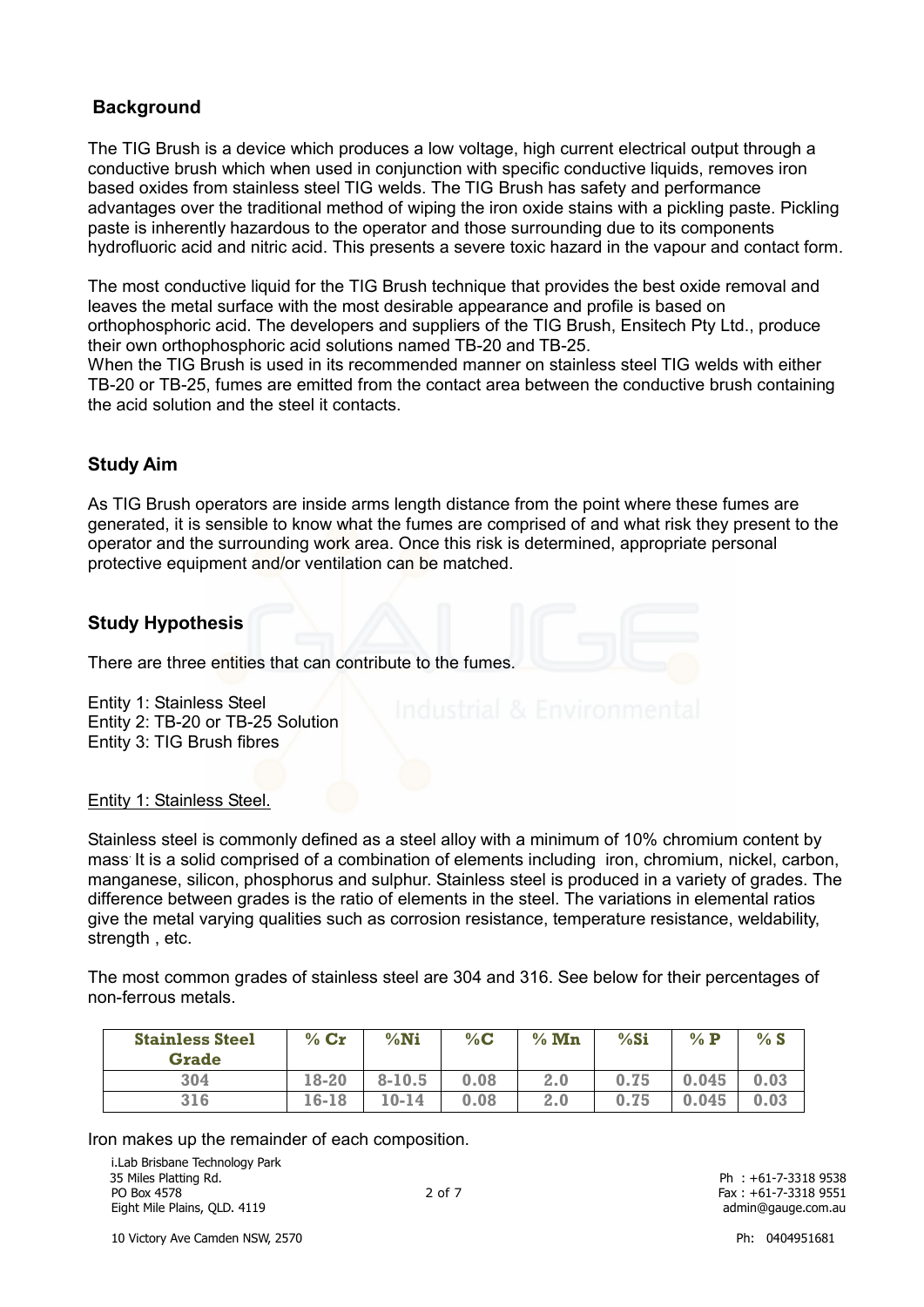The knowledge of the elemental composition of the steel is important in this study since chromium can form compounds that are known human health hazards.

Note: 316 stainless steel was used in this study.

#### Entity 2: TB-20 or TB-25 Solutions.

These solutions are primarily a 50:50 combination of orthophosphoric acid and water. They contain small quantities of non-phenol surfactants and oils.

The most likely contributors from these entities to the fumes will be water and the orthophosphoric acid.

TB-20 was used in this study although due to their similarity, the results for TB-25 are expected to be the same.

#### Entity 3: TIG Brush Fibres.

These are primarily carbon and slowly degrade due to the high temperature at the arcing points between the brush tip and the film of orthophosphoric solution over the stainless steel. These are not expected to contribute significantly to the fumes due to the very low degradation rate.

# **Study Method**

A 316 stainless steel plate with a 10cm long TIG welded strip showed extensive iron based oxidation immediately on the weld as well as a 5mm strip on both sides of the weld strip. The iron based oxidation manifests as a brown, red to black mark.

The TIG Brush can be set to a range of power settings designed for various grades of stainless steel. There is also a high power setting for electopolishing. The settings of 3C was used in this study since it is the setting recommended by Ensitech for this grade of stainless steel, and in testing worked effectively to remove the post- weld oxide marks.

The TIG Brush technique involves dipping the TIG Brush brush into the TB-20 and then immediately drawing the tip of the brush over the dark marks on and around the weld strip. The electrical current creates a high temperature area on the surface of the stainless steel that accelerates the deoxidising action of the TB-20 solution. The iron oxides are dissolved, releasing free ferric and ferrous ions and oxygen. It is through this process that fumes are created.

To simulate the typical use of the TIG Brush, a weld was cleaned for two minutes with dips into fresh TB-20 every 20 seconds.

Placing an RO water moistened 11cm diameter No. 41 Whatman Ashless filter paper directly in the path of the fumes being emitted captured the fumes. The filter paper was placed 30cm from the metal surface to simulate an approximate minimum distance to an operator's face. At the end of two minutes, the filter paper was sealed in a new polyethylene bag.

This process was repeated with a fresh filter paper.

Two separate filter papers the same as those used to capture fumes were individually sealed in plastic bags. These provided the analysis a set of blanks from which any contaminants could be subtracted from the test results.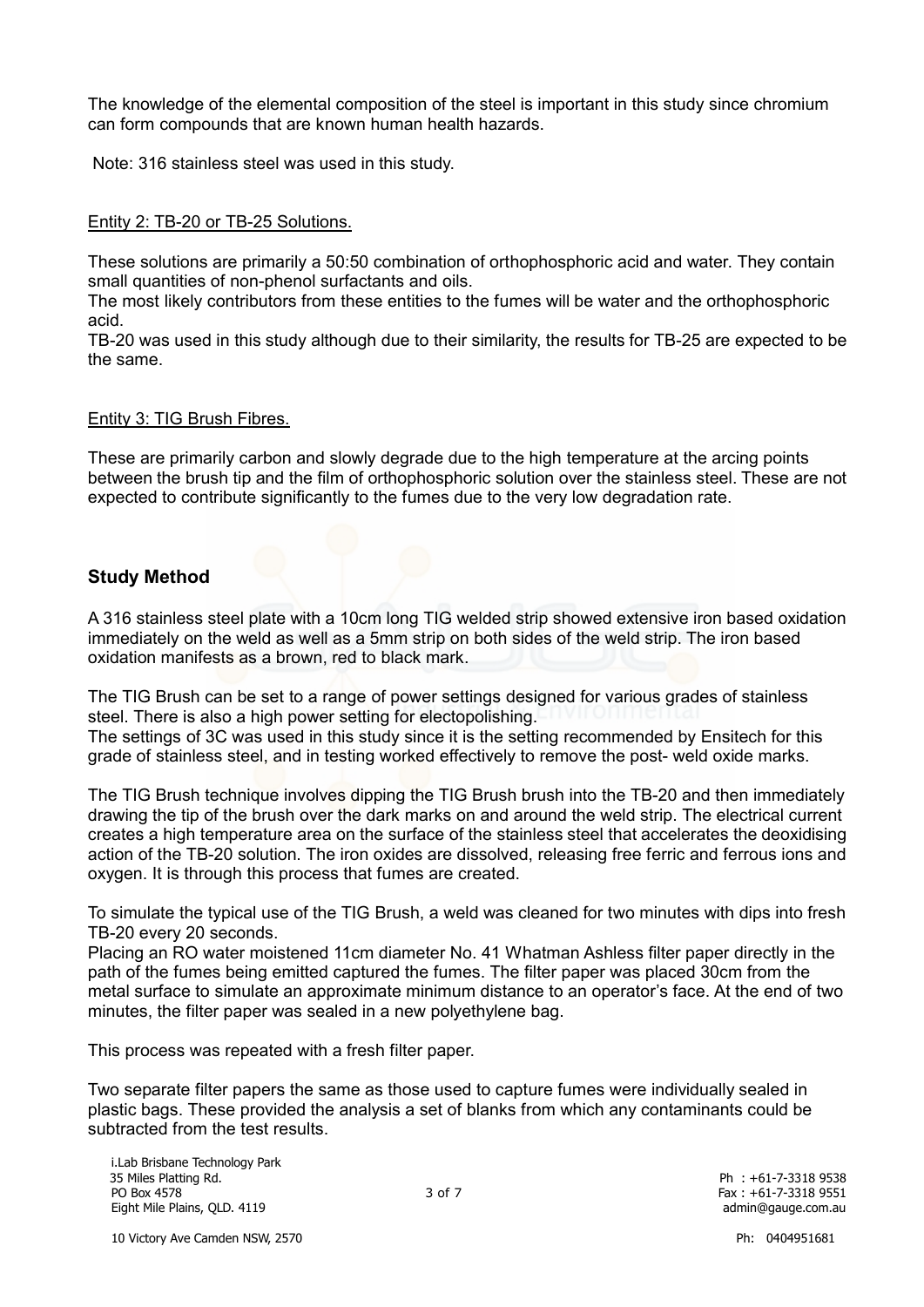All filter papers were analysed for inorganic components at the UNSW Analytical Laboratory by the department's head chemist Terry Flynn.

Note: the volume of air through which the two minutes of fumes were created was estimated as 200L .

See Appendix A for a copy of the complete UNSW report.

Below are the results of the analysis expressed as an average between the results of the two test filter papers:

#### **Table 1: TIG Brush Fume Inorganic Analysis**

**TIG Brush fume over two minutes Derived From**

| Aluminium     | $0.39 \mu g$     | $TB-20$         |
|---------------|------------------|-----------------|
| Boron         | $< 0.01 \mu g$   | Not significant |
| Barium        | $< 0.01 \mu g$   | Not significant |
| Calcium       | $9.7 \mu g$      | $TB-20$         |
| Cadmium       | $< 0.01 \mu g$   | Not significant |
| Chromium      | $0.54 \mu$ g     | Stainless steel |
| Copper        | $0.60 \mu q$     | <b>TB-20</b>    |
| Iron          | $3.60 \mu q$     | Stainless steel |
| Magnesium     | $< 0.01$ µg      | Not significant |
| Manganese     | $0.03 \mu q$     | Not significant |
| Sodium        | $< 0.01 \mu q$   | Not significant |
| Potassium     | $< 0.01 \mu g$   | Not significant |
| <b>Nickel</b> | $0.05 \mu g$     | Stainless steel |
| Lead          | $< 0.01 \mu q$   | Not significant |
| Zinc          | $< 0.01 \mu g$   | Not significant |
| Chloride      | 100<br><b>ug</b> | <b>TB-20</b>    |
| Fluoride      | $< 0.01 \mu g$   | Not significant |
| Nitrate       | $< 0.01$ µg      | Not significant |
| Sulphate      | $< 0.01 \mu g$   | Not significant |
| Phosphate     | $433 \mu g$      | TB-20           |

# **Interpretation of Results**

The interpretation of the fumes in this report is threefold

- 1. Determine what entities are present in the fumes
- 2. Determine what amounts are present in the two minute fume generation period. This analysis gives a confident indication of what a user would to be exposed to if they had total contact with the fumes for two minutes.
- 3. By consultation with the Australian Federal Government Hazardous Substances Information System, assess the risk to worker safety. This is the foremost authority on workplace chemical hazard limits.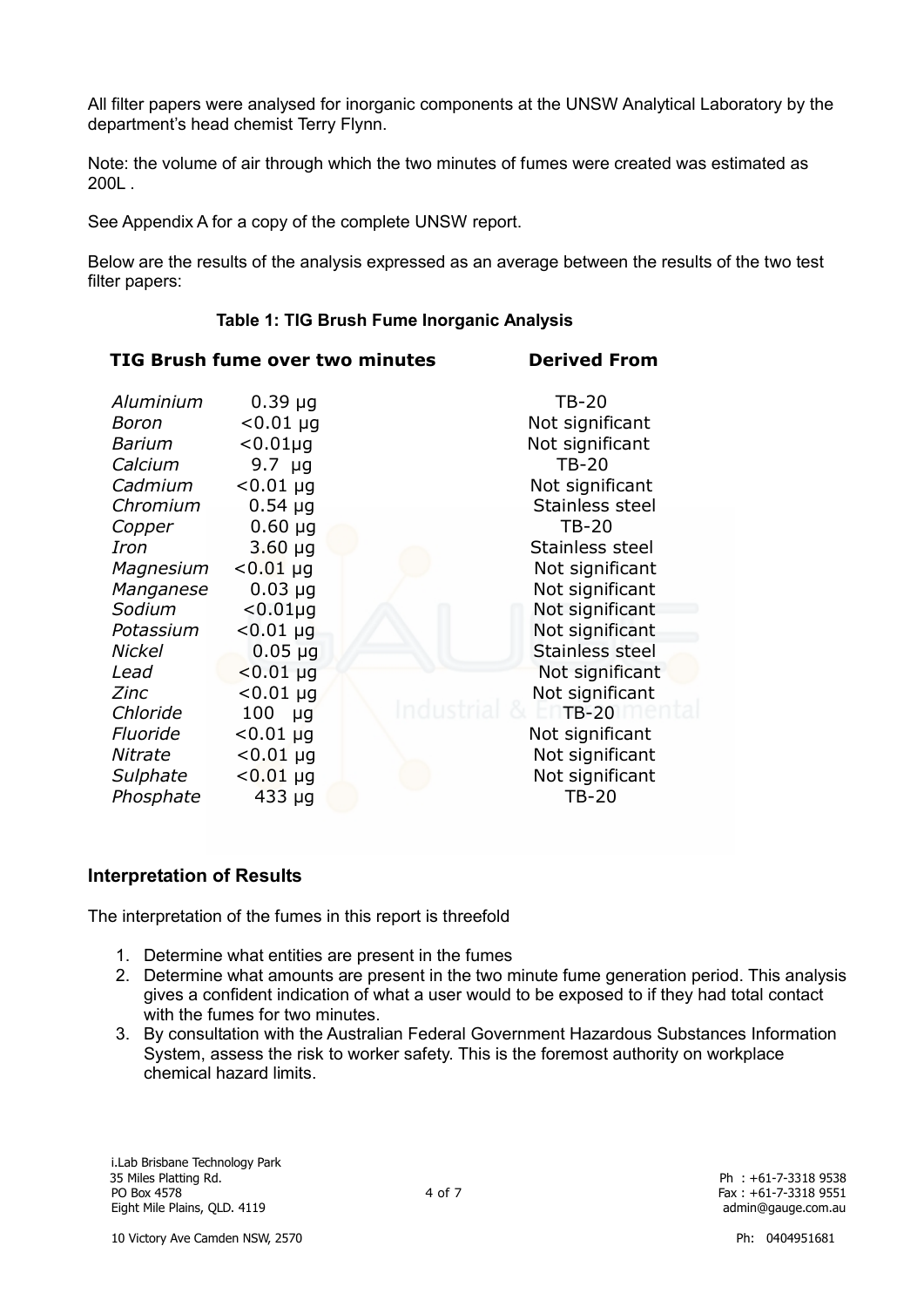(Note that whilst not analysed for in this study, the fumes are mostly comprised of water vapour from the heat placed on the TB-20). Of the approximately 2 mL of TB-20 for each brush load, almost all of the water, (approximately 1mL) will be converted to steam and be the major component in the fumes.

In the analysis table, noted in this report as Table 1, the ratio of elements is regarded as typical of a high heat event on stainless steel with phosphoric acid present. The results are dominated by phosphates derived from the boiling of the phosphoric acid in theTB-20.

The next highest inorganic entity was chloride. As the steel is low in chlorides as well as is the phosphoric acid, the water in TB-20, which is sourced from the Sydney municipal system, is thought to have contributed here. The monochloramines used for bacterial control in Sydney water will be released as chlorine complexes that will appear in this analysis as chloride. Calcium is also from the water component in the TB-25.

The next most prominent entities are those derived from the stainless steel.

The presence of chromium, nickel, iron and manganese in the fumes indicate that the TIG Brush (together with the TB-20) activity is dislodging these elements from the metal surface. Interestingly the ratio of presence in the fumes is not aligned with the ratios in the steel. Nickel levels in the fumes are lower than this element's proportional concentration in the stainless steel.

The high iron content in the fumes is in fact a confirmation of the theory that the TIG Brush removes the iron oxide that makes up the dark staining after TIG welding.

We can also see relatively high chromium levels in the fumes in comparison to the nickel levels. This is due to the surface of the steel being dominated by chromium oxides that give stainless steel its inherent corrosion resistance. These oxides are removed by the TB-25 and when exposed to the high heat of the TIG Brush, will become part of the fumes.

All other entities are in extremely low concentrations and will not present a hazard to an operator whilst at these low levels. Further recommendations with respect to these elements will not be provided in this report.

The workplace hazards from the TIG Brush fumes will therefore be due to the following:

- 1. phosphate
- 2. chromium
- 3. aluminium
- 4. copper
- 5. chloride

#### Phosphate

The phosphate determined in the analyses is an expression of detected phosphorus. This will be derived from the breakdown of the phosphoric acid. Phosphorus will be present as mostly as the compound phosphorus pentoxide. All other forms will be extremely low and not approach the level of hazard of the pentoxide form.

The Australian HSIS does not have an exposure limit for this compound but the European Union has a "maximum workplace concentration" limit for it.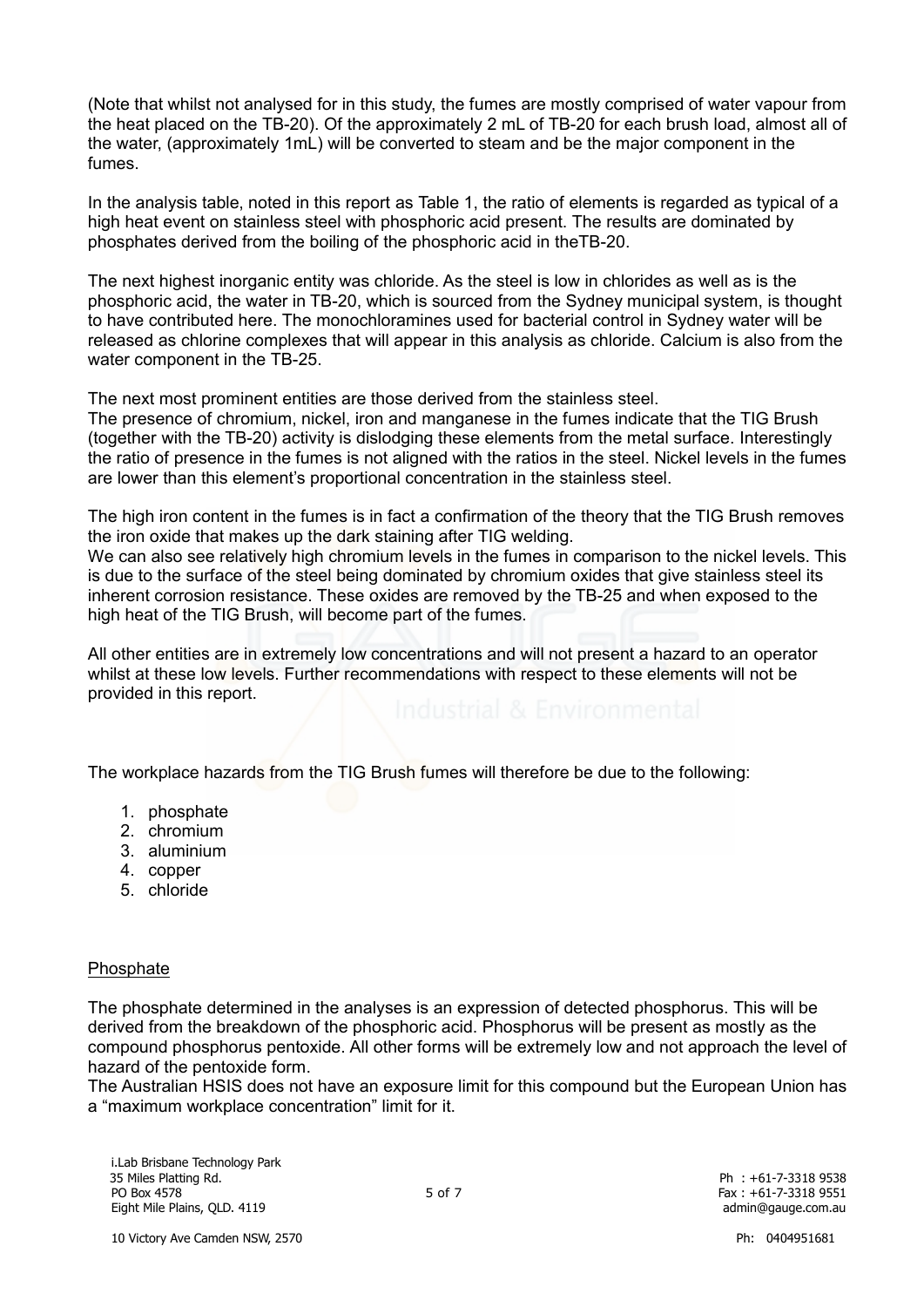The EU specify that the maximum workplace concentration for phosphorus pentoxide as an inhalable fraction is 2 mg/m<sup>3</sup> of workplace atmosphere. The 433ug (0.433mg) measured in this study was in a column of air estimated to be approximately 200L in the two minute period. That represents a 2.2 mg/ $m<sup>3</sup>$  concentration of phosphorus pentoxide which slightly exceeds the EU limit.

#### Chromium

The chromium detected in the fumes will be in three forms. The first and lowest amount will be metallic spatter that occurs when the chromium metal is placed under the heat of the TIG Brush. The heat will tend to ionise most of the chromium atoms thereby creating chromium oxides in the air. The metallic form represents a relatively minimal hazard.

The next form is the trivalent chromium oxide  $Cr_2O_3$ . This is a state that ionised chromium forms easily and readily in the heat of the TIG Brush environment.

The exposure limit as per HSIS is  $0.5 \text{ mg/m}^3$ . If the entire chromium level detected was trivalent, we would have 0.54ug /approx 200L in this study which equates to 0.0027mg/m<sup>3</sup>. This is far below the HSIS recommendations.

The trivalent form of chromium can further ionise to the hexavalent form  $HCrO<sub>4</sub>$ . The HSIS exposure limit of 0.05mg/m<sup>3</sup> illustrates the higher toxicity of the hexavalent form compared to the trivalent form. The 0.0027mg total chromium/m3 air, is again far below the HSIS exposure limit.

#### Aluminium

Aluminium can be toxic at relatively high levels with HSIS exposure limit being  $2$ mg/m<sup>3</sup> for the most toxic forms. The 0.00195mg/m<sup>3</sup> aluminium detected in this study is far below the limit.

#### Copper

Copper in a fumed form can be toxic at relatively high levels with HSIS exposure limit being 0.2mg/m<sup>3</sup>. The 0.003mg/m<sup>3</sup> copper detected in this study is far below the limit.

#### Chloride

The most toxic form of chloride is phosgene that is created when chlorides are reacted with carbon monoxide. This does not happen in the TIG Brush process. The most likely form of chloride is iron chloride that poses no hazard to the operator. Chlorides are of no significant hazard.